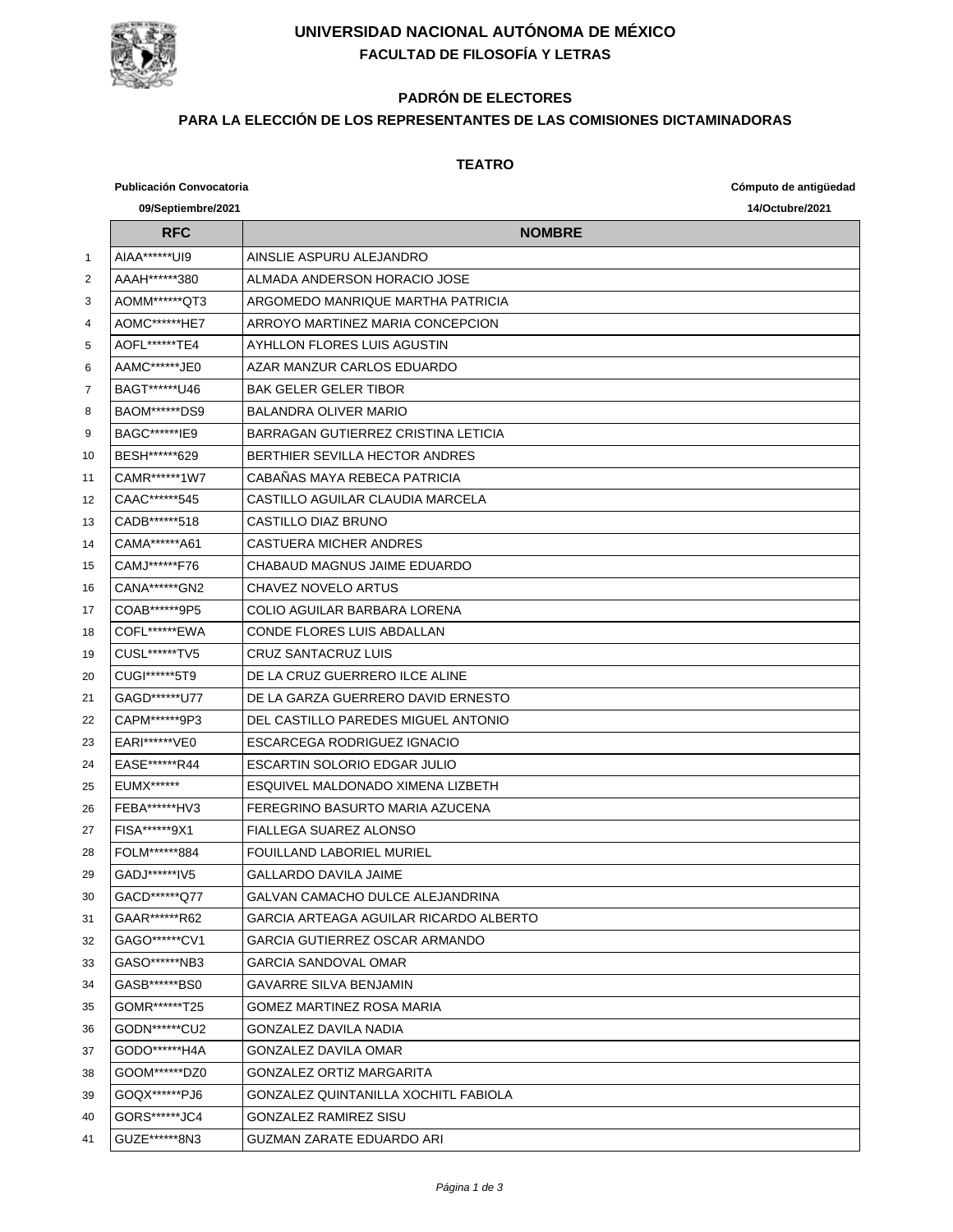

## **UNIVERSIDAD NACIONAL AUTÓNOMA DE MÉXICO FACULTAD DE FILOSOFÍA Y LETRAS**

# **PADRÓN DE ELECTORES**

### **PARA LA ELECCIÓN DE LOS REPRESENTANTES DE LAS COMISIONES DICTAMINADORAS**

#### **TEATRO**

|    | <b>Publicación Convocatoria</b> |                                          | Cómputo de antigüedad |
|----|---------------------------------|------------------------------------------|-----------------------|
|    | 09/Septiembre/2021              |                                          | 14/Octubre/2021       |
|    | <b>RFC</b>                      | <b>NOMBRE</b>                            |                       |
| 42 | <b>HESJ******GR7</b>            | <b>HERNANDEZ SANCHEZ JOAQUIN</b>         |                       |
| 43 | HELL******5J4                   | HERNANDEZ Y LAVALLE LUISA JOSEFINA       |                       |
| 44 | HIUB******J29                   | HIRIART URDANIVIA BERTHA                 |                       |
| 45 | <b>HUCD******KJ9</b>            | HUICOCHEA CRUZ DANIEL                    |                       |
| 46 | IAAE******1RA                   | <b>IBARRA ARAUJO EDITH MARIA ALBERTA</b> |                       |
| 47 | KETD*******TJ9                  | KENT TREJO DIDANWY DAVINA                |                       |
| 48 | KUNJ******GB7                   | KURI NEUMANN JORGE JOSE                  |                       |
| 49 | LETL******2E0                   | LESHER TREVIÑO LUIS GERARDO              |                       |
| 50 | LOVN******CG6                   | LOJERO VEGA NORMA TRINIDAD               |                       |
| 51 | MALE*******7A8                  | MALPICA LOPEZ ESPERANZA YOALLI           |                       |
| 52 | MAAO*******JB1                  | <b>MARTINEZ AGISS OSCAR</b>              |                       |
| 53 | MAMF******7BA                   | <b>MARTINEZ MONROY FERNANDO</b>          |                       |
| 54 | MAOH******ST0                   | <b>MARTINEZ ORTIZ HECTOR</b>             |                       |
| 55 | MAZE*******DN4                  | MASS ZUÑIGA MARIA ELISA                  |                       |
| 56 | MAMC*******IB5                  | MASTACHE MARTINEZ CARMEN ESTELA          |                       |
| 57 | MADT******UE2                   | <b>MAYREN DEGOLLADO TANIA YABEL</b>      |                       |
| 58 | MECV******SAA                   | <b>MEDINA CERVANTES VICTOR MANUEL</b>    |                       |
| 59 | MERE******PJ8                   | <b>MENDEZ RIOS EMILIO ALBERTO</b>        |                       |
| 60 | MEMR******5S2                   | <b>MENDOZA MILLAN RODRIGO</b>            |                       |
| 61 | MIMM******DV9                   | MICHEL MODENESSI MANUEL ALFREDO          |                       |
| 62 | MIAO******Q23                   | MINERA ABREGO OTTO ROBERTO               |                       |
| 63 | <b>MOLM******JN2</b>            | MOLOTLA LOPEZ MONTSERRAT                 |                       |
| 64 | MOGL*******BI1                  | <b>MONCADA GIL LUIS MARIO</b>            |                       |
| 65 | MOBF******NK5                   | <b>MONROY BAUTISTA FIDEL</b>             |                       |
| 66 | MORG******AZ6                   | MONTALVAN RODRIGUEZ GUSTAVO              |                       |
| 67 | MOOM******FQ8                   | <b>MORALES OBREGON MIGUEL ANGEL</b>      |                       |
| 68 | MUPR*******3E8                  | MURRAY PRISANT RODRIGO                   |                       |
| 69 | NAAJ ****** AR2                 | NAVARRETE ANDRADE MARIA DE JESUS         |                       |
| 70 | NUAJ ****** 767                 | NUÑEZ ALVAREZ JAVIERA VALENTINA          |                       |
| 71 | NUMF******974                   | NUNO MARQUEZ FRANCISCO JAVIER            |                       |
| 72 | OOPB******SR5                   | OROZCO PEÑA BRICIA MARIA DE JESUS        |                       |
| 73 | OIBA*******LE1                  | ORTIZ BULLE GOYRI ALEJANDRO GERARDO      |                       |
| 74 | OIPN******CD9                   | ORTIZ PEREA NHORMA DEL CARMEN            |                       |
| 75 | OEPL******668                   | OTERO PESADO LEONARDO TADEO              |                       |
| 76 | PARR******354                   | PALMA ROJO RODOLFO                       |                       |
| 77 | PATT ****** 310                 | PATLAN TORRES MARIA TERESA               |                       |
| 78 | PEFJ******F29                   | PERULLES FLORES JOSE DE JESUS            |                       |
| 79 | PIPR******P13                   | PIMENTEL PEREZ RAFAEL                    |                       |
| 80 | PIJA******884                   | PINEDA JIMENEZ ASUNCION DEL CARMEN       |                       |
| 81 | PEEA******5B4                   | PRETELIN ESTEVES ARIS PAULINA            |                       |
| 82 | QUUD******AV7                   | QUINONES URIBE DOLORES REGINA            |                       |